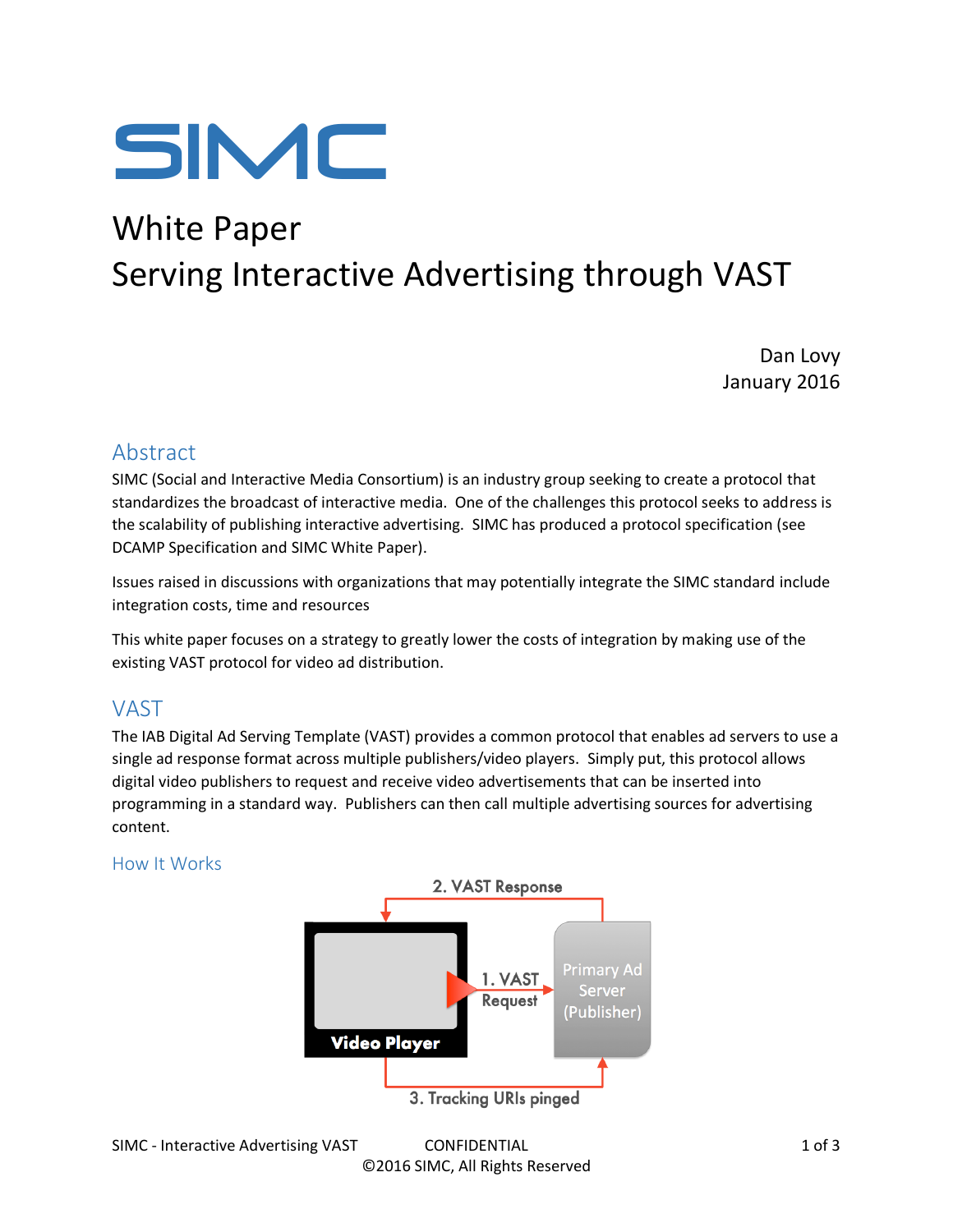When an internet based Video Player makes the decision to insert an advertisement, the following takes place;

1. VAST Request: This is a URL call to a  $3<sup>rd</sup>$  party ad server.

2. VAST Response: The ad server returns with an XML response that contains all the information that the Video Player needs to display a video ad. This includes a URL to the video as well as control information.

3. Tracking URLs Pinged: The XML response will contain URLs that are called to signal that certain events have occurred. Events might include signals that the advertisement started or played to completion.

Here is a snippet from a VAST XML response

```
 <TrackingEvents>
           <Tracking event="start">http://example.com/pixel.gif</Tracking>
           <Tracking event="complete">http://example.com/pixel.gif</Tracking>
</TrackingEvents>
<MediaFiles>
           <MediaFile type="video/mp4" bitrate="300" width="480" height="270">
                  http://example.com/uploads/myPrerollVideo.mp4
           </MediaFile>
</MediaFiles>
```
In this example the video to be played is specified by the <MediaFile> tag. Now, and this is important, that URL can point to static file on a server OR be a URL to video server that manages the delivery of the video content. An example would be an adaptive bitrate video server that manages the quality of the video depending on bandwidth.

# Adding SIMC Interactivity Using VAST

By delivering a <MediaFile> URL that points to a SIMC interactive server, the interactivity can be completely managed by that external SIMC based server. The Video Player would still make a standard VAST call and would play back the <MediaFile> URL as it does now. All of the interactive issues; gathering phone or tablet input, synchronizing the user to the stream, switching what the view is seeing etc. would be handled external to the Video Player. The Video Player would only see a single stream as it does currently.

Now any infrastructure that uses VAST to request and insert video advertisements can add interactivity with little or no integration effort.

### Contrast With VPAID

The IAB has defined a protocol to manage digital advertising interactivity called VPAID. VPAID is essentially an interactive VAST data payload. An advertiser can return code that can execute interactive experiences on Digital Players. This code has historically been Adobe FLASH. As FLASH has been falling out of favor and requires FLASH players to be deployed of set top boxes, Javascript has been growing in popularity for VPAID implementation.